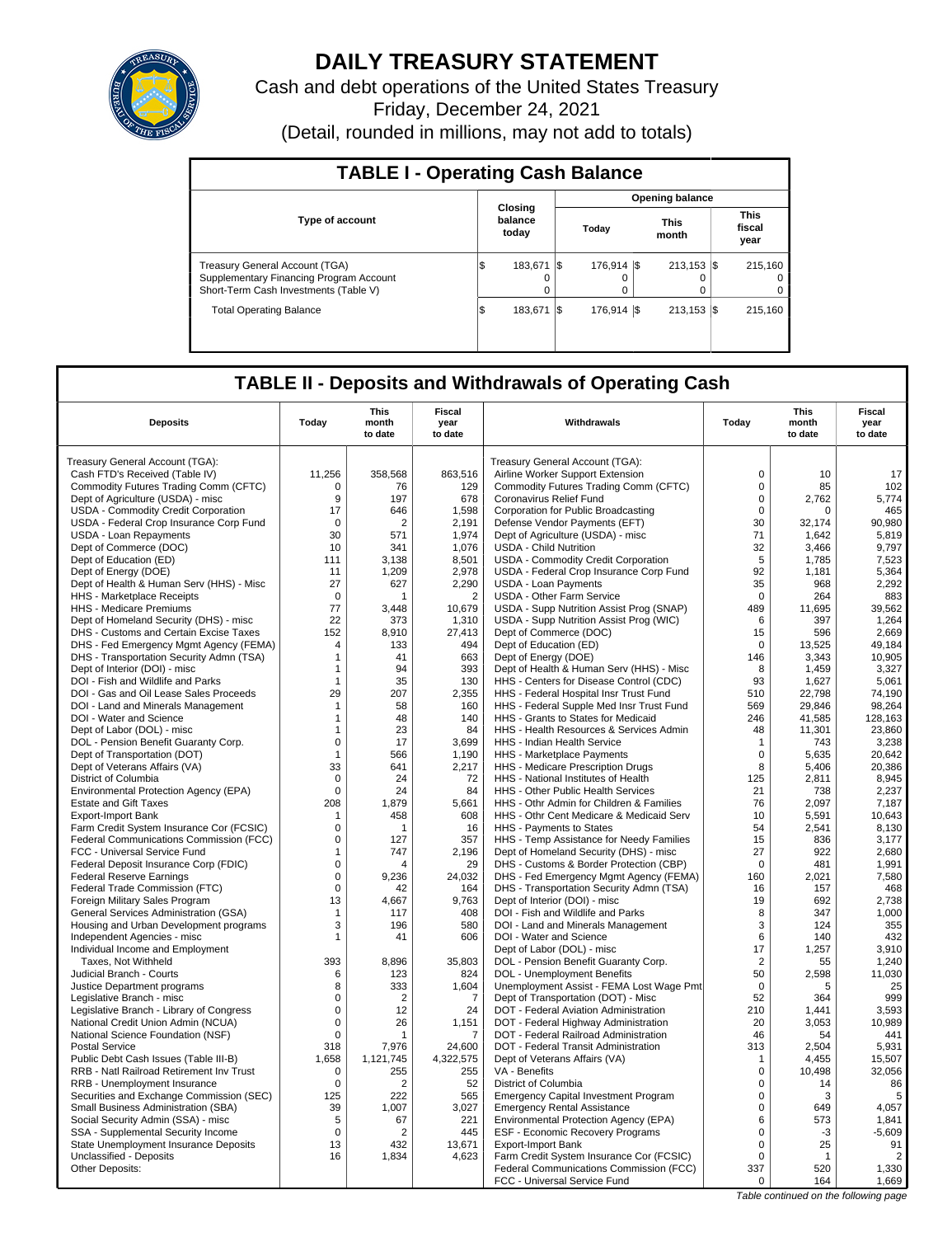|                                                                 |             |                                 |                           | <b>TABLE II cont. - Deposits and Withdrawals of Operating Cash</b> |                  |                                 |                                  |
|-----------------------------------------------------------------|-------------|---------------------------------|---------------------------|--------------------------------------------------------------------|------------------|---------------------------------|----------------------------------|
| <b>Deposits</b>                                                 | Today       | <b>This</b><br>month<br>to date | Fiscal<br>year<br>to date | Withdrawals                                                        | Today            | <b>This</b><br>month<br>to date | <b>Fiscal</b><br>year<br>to date |
|                                                                 |             |                                 |                           | Federal Deposit Insurance Corp (FDIC)                              | $\overline{0}$   | 35                              | 130                              |
|                                                                 |             |                                 |                           | Federal Employees Insurance Payments                               | 223              | 7,013                           | 22,715                           |
|                                                                 |             |                                 |                           | Federal Salaries (EFT)                                             | 1,246            | 14.348                          | 51,268                           |
|                                                                 |             |                                 |                           | Federal Trade Commission (FTC)                                     | 1                | 16                              | 63                               |
|                                                                 |             |                                 |                           | General Services Administration (GSA)                              | $\mathbf 0$      | 1,903                           | 6,336                            |
|                                                                 |             |                                 |                           | Housing and Urban Development programs                             | 8                | 6,031                           | 18,412                           |
|                                                                 |             |                                 |                           | Independent Agencies - misc                                        | 12               | 385                             | 1,177                            |
|                                                                 |             |                                 |                           | <b>Interest on Treasury Securities</b>                             | $\Omega$         | 1,299                           | 63,320                           |
|                                                                 |             |                                 |                           | IRS - Advanced Child Tax Credit (EFT)                              | $\Omega$         | 13,787                          | 40,931                           |
|                                                                 |             |                                 |                           | IRS - Economic Impact Payments (EFT)                               | $\Omega$         | 342                             | 1,837                            |
|                                                                 |             |                                 |                           | IRS Tax Refunds Business (EFT)                                     | $\mathbf 0$      | 1,720                           | 7,540                            |
|                                                                 |             |                                 |                           | IRS Tax Refunds Individual (EFT)                                   | 0                | 1,678                           | 13,827                           |
|                                                                 |             |                                 |                           |                                                                    |                  |                                 |                                  |
|                                                                 |             |                                 |                           | Judicial Branch - Courts                                           | $\mathbf 0$      | 92                              | 382                              |
|                                                                 |             |                                 |                           | Justice Department programs                                        | 24               | 1,390                           | 4,383                            |
|                                                                 |             |                                 |                           | Legislative Branch - misc                                          | 9                | 100                             | 352                              |
|                                                                 |             |                                 |                           | Legislative Branch - Library of Congress                           | $\Omega$         | 16                              | 171                              |
|                                                                 |             |                                 |                           | <b>NASA</b>                                                        | 5                | 1,871                           | 5,497                            |
|                                                                 |             |                                 |                           | National Credit Union Admin (NCUA)                                 | $\Omega$         | 8                               | 32                               |
|                                                                 |             |                                 |                           | National Science Foundation (NSF)                                  | $\mathbf 0$      | 492                             | 1.658                            |
|                                                                 |             |                                 |                           | Postal Service Money Orders and Other                              | 70               | 3,360                           | 10,232                           |
|                                                                 |             |                                 |                           | Public Debt Cash Redemp. (Table III-B)                             | 1,574            | 1,092,992                       | 3,849,029                        |
|                                                                 |             |                                 |                           | Railroad Retirement Board (RRB) - misc                             | $\Omega$         | 3                               | 13                               |
|                                                                 |             |                                 |                           | <b>RRB - Benefit Payments</b>                                      | $\Omega$         | 1,151                           | 3,467                            |
|                                                                 |             |                                 |                           | Securities and Exchange Commission (SEC)                           | $\overline{4}$   | 71                              | 297                              |
|                                                                 |             |                                 |                           | Small Business Administration (SBA)                                | $\Omega$         | 39,627                          | 146,649                          |
|                                                                 |             |                                 |                           | Social Security Admin (SSA) - misc                                 | $\overline{7}$   | 342                             | 1.112                            |
|                                                                 |             |                                 |                           | <b>SSA - Benefits Payments</b>                                     | $\mathbf 0$      | 84,936                          | 254,973                          |
|                                                                 |             |                                 |                           | SSA - Supplemental Security Income                                 | 0                | 4,476                           | 13,449                           |
|                                                                 |             |                                 |                           | <b>Transportation Services</b>                                     | $\Omega$         | $\Omega$                        | 683                              |
|                                                                 |             |                                 |                           | Other Withdrawals:                                                 |                  |                                 |                                  |
|                                                                 |             |                                 |                           | Agency for Internat'l Development                                  | 52               | 1,086                           | 4,431                            |
|                                                                 |             |                                 |                           | Unclassified                                                       | 610              | 25,822                          | 82,135                           |
| <b>Total Other Deposits</b><br>Change in Balance of Uncollected | 0           | 11,494                          | 28,592                    | Total, Other Withdrawals                                           | 662              | 59,940                          | 173,547                          |
| Funds                                                           | 0           | 0                               | $\mathbf 0$               |                                                                    |                  |                                 |                                  |
| <b>Transfers from Depositaries</b>                              | $\mathbf 0$ | 0                               | 0                         | <b>Transfers to Depositaries</b>                                   | $\mathbf 0$      | 0                               | 0                                |
| <b>Total TGA Deposits</b>                                       | 14,606      | 1,551,961                       | 5,418,482                 | <b>Total TGA Withdrawals</b>                                       | 7,849            | 1,581,443                       | 5,449,971                        |
| Short-Term Cash Investments:                                    |             |                                 |                           | Short-Term Cash Investments:                                       |                  |                                 |                                  |
| Transfers from TGA (Table V)                                    | $\Omega$    | 0                               | $\mathbf 0$               | Transfers to TGA (Table V)                                         | $\Omega$         | 0                               |                                  |
| Total Deposits (excluding transfers)                            |             | 14,606 \$ 1,551,961             | 5,418,482<br>1\$          | Total Withdrawals (excluding transfers)                            |                  | 7,849 \$ 1,581,443 \$ 5,449,971 |                                  |
|                                                                 |             |                                 |                           |                                                                    |                  |                                 |                                  |
|                                                                 |             |                                 |                           | Net Change in Operating Cash Balance                               | \$<br>$6,757$ \$ | $-29,482$ \$                    | $-31,489$                        |

| <b>TABLE III-A - Public Debt Transactions</b> |                |                                           |                                   |                            |                                       |                                                                                                                                                                                                                                                               |          |                                                            |                                  |                                                |                                                         |  |  |  |  |  |  |  |  |  |  |  |  |  |  |  |  |  |  |  |  |  |  |  |  |  |                                 |  |                           |
|-----------------------------------------------|----------------|-------------------------------------------|-----------------------------------|----------------------------|---------------------------------------|---------------------------------------------------------------------------------------------------------------------------------------------------------------------------------------------------------------------------------------------------------------|----------|------------------------------------------------------------|----------------------------------|------------------------------------------------|---------------------------------------------------------|--|--|--|--|--|--|--|--|--|--|--|--|--|--|--|--|--|--|--|--|--|--|--|--|--|---------------------------------|--|---------------------------|
| Today                                         |                | <b>This</b><br>month<br>to date           |                                   | Fiscal<br>year<br>to date  | <b>Redemptions</b>                    | Today                                                                                                                                                                                                                                                         |          |                                                            |                                  |                                                |                                                         |  |  |  |  |  |  |  |  |  |  |  |  |  |  |  |  |  |  |  |  |  |  |  |  |  | <b>This</b><br>month<br>to date |  | Fiscal<br>year<br>to date |
|                                               |                |                                           |                                   |                            | Marketable:                           |                                                                                                                                                                                                                                                               |          |                                                            |                                  |                                                |                                                         |  |  |  |  |  |  |  |  |  |  |  |  |  |  |  |  |  |  |  |  |  |  |  |  |  |                                 |  |                           |
|                                               |                |                                           |                                   |                            |                                       |                                                                                                                                                                                                                                                               |          |                                                            |                                  |                                                | 3,205,443                                               |  |  |  |  |  |  |  |  |  |  |  |  |  |  |  |  |  |  |  |  |  |  |  |  |  |                                 |  |                           |
|                                               |                |                                           |                                   | 2,101,369                  |                                       |                                                                                                                                                                                                                                                               | $\Omega$ |                                                            |                                  |                                                | 465,779                                                 |  |  |  |  |  |  |  |  |  |  |  |  |  |  |  |  |  |  |  |  |  |  |  |  |  |                                 |  |                           |
|                                               | 0              | 300,003                                   |                                   | 1,120,018                  | <b>Bonds</b>                          |                                                                                                                                                                                                                                                               | 0        |                                                            |                                  |                                                | 30,632                                                  |  |  |  |  |  |  |  |  |  |  |  |  |  |  |  |  |  |  |  |  |  |  |  |  |  |                                 |  |                           |
|                                               | 0              | 103,269                                   |                                   | 837,553                    | <b>Federal Financing Bank</b>         |                                                                                                                                                                                                                                                               | 0        |                                                            |                                  |                                                | $\Omega$                                                |  |  |  |  |  |  |  |  |  |  |  |  |  |  |  |  |  |  |  |  |  |  |  |  |  |                                 |  |                           |
|                                               | $\Omega$       | 25,269                                    |                                   | 141,871                    |                                       |                                                                                                                                                                                                                                                               |          |                                                            |                                  |                                                |                                                         |  |  |  |  |  |  |  |  |  |  |  |  |  |  |  |  |  |  |  |  |  |  |  |  |  |                                 |  |                           |
|                                               |                |                                           |                                   |                            |                                       |                                                                                                                                                                                                                                                               |          |                                                            |                                  |                                                | 2,535                                                   |  |  |  |  |  |  |  |  |  |  |  |  |  |  |  |  |  |  |  |  |  |  |  |  |  |                                 |  |                           |
|                                               | $\Omega$       |                                           |                                   | $\Omega$                   |                                       |                                                                                                                                                                                                                                                               |          |                                                            |                                  |                                                | 18,552,444                                              |  |  |  |  |  |  |  |  |  |  |  |  |  |  |  |  |  |  |  |  |  |  |  |  |  |                                 |  |                           |
|                                               |                |                                           |                                   |                            |                                       |                                                                                                                                                                                                                                                               |          |                                                            |                                  |                                                | $\overline{0}$                                          |  |  |  |  |  |  |  |  |  |  |  |  |  |  |  |  |  |  |  |  |  |  |  |  |  |                                 |  |                           |
|                                               |                |                                           |                                   |                            |                                       |                                                                                                                                                                                                                                                               |          |                                                            |                                  |                                                | 4,190                                                   |  |  |  |  |  |  |  |  |  |  |  |  |  |  |  |  |  |  |  |  |  |  |  |  |  |                                 |  |                           |
|                                               |                | 1,620                                     |                                   | 2,990                      |                                       |                                                                                                                                                                                                                                                               |          |                                                            |                                  |                                                | $\Omega$                                                |  |  |  |  |  |  |  |  |  |  |  |  |  |  |  |  |  |  |  |  |  |  |  |  |  |                                 |  |                           |
|                                               | $\overline{2}$ | 385                                       |                                   | 1.115                      |                                       |                                                                                                                                                                                                                                                               |          |                                                            |                                  |                                                | 38,604                                                  |  |  |  |  |  |  |  |  |  |  |  |  |  |  |  |  |  |  |  |  |  |  |  |  |  |                                 |  |                           |
|                                               |                | 6,253,933                                 |                                   | 18,992,599                 |                                       |                                                                                                                                                                                                                                                               |          |                                                            |                                  |                                                | 101,015                                                 |  |  |  |  |  |  |  |  |  |  |  |  |  |  |  |  |  |  |  |  |  |  |  |  |  |                                 |  |                           |
|                                               |                |                                           |                                   |                            |                                       |                                                                                                                                                                                                                                                               |          |                                                            |                                  |                                                |                                                         |  |  |  |  |  |  |  |  |  |  |  |  |  |  |  |  |  |  |  |  |  |  |  |  |  |                                 |  |                           |
|                                               |                |                                           |                                   |                            |                                       |                                                                                                                                                                                                                                                               |          |                                                            |                                  |                                                |                                                         |  |  |  |  |  |  |  |  |  |  |  |  |  |  |  |  |  |  |  |  |  |  |  |  |  |                                 |  |                           |
|                                               |                |                                           |                                   |                            |                                       |                                                                                                                                                                                                                                                               |          |                                                            |                                  |                                                |                                                         |  |  |  |  |  |  |  |  |  |  |  |  |  |  |  |  |  |  |  |  |  |  |  |  |  |                                 |  |                           |
|                                               | $\Omega$       | 10,224                                    |                                   | 20,483                     |                                       |                                                                                                                                                                                                                                                               |          |                                                            |                                  |                                                |                                                         |  |  |  |  |  |  |  |  |  |  |  |  |  |  |  |  |  |  |  |  |  |  |  |  |  |                                 |  |                           |
|                                               |                | 31,343                                    |                                   | 101,156                    |                                       |                                                                                                                                                                                                                                                               |          |                                                            |                                  |                                                | 22,400,642                                              |  |  |  |  |  |  |  |  |  |  |  |  |  |  |  |  |  |  |  |  |  |  |  |  |  |                                 |  |                           |
|                                               |                |                                           |                                   | 23,338,211                 | Net Change in Public Debt Outstanding |                                                                                                                                                                                                                                                               | 1,641    | IS.                                                        |                                  |                                                | 937,569                                                 |  |  |  |  |  |  |  |  |  |  |  |  |  |  |  |  |  |  |  |  |  |  |  |  |  |                                 |  |                           |
|                                               |                | 453<br>119<br>531,654<br>1,540<br>533,767 | $0 \,$ $\upbeta$<br>10,603<br>1\$ | 650,994 \$<br>7,387,644 \$ | 19,055                                | <b>Bills</b><br><b>Notes</b><br>Nonmarketable:<br>United States Savings Securities<br><b>Government Account Series</b><br>Hope Bonds<br><b>Domestic Series</b><br><b>Foreign Series</b><br><b>State and Local Series</b><br>Other<br><b>Total Redemptions</b> |          | 34<br>530,551<br>$\Omega$<br>$\Omega$<br>$\Omega$<br>1,541 | $0 \,$ $\upbeta$<br>$532,125$ \$ | 38,000<br>944<br>5,836,711<br>15,150<br>31,308 | $1,007,031$ \\$<br>$6,929,143$ $\sqrt{5}$<br>458,500 \$ |  |  |  |  |  |  |  |  |  |  |  |  |  |  |  |  |  |  |  |  |  |  |  |  |  |                                 |  |                           |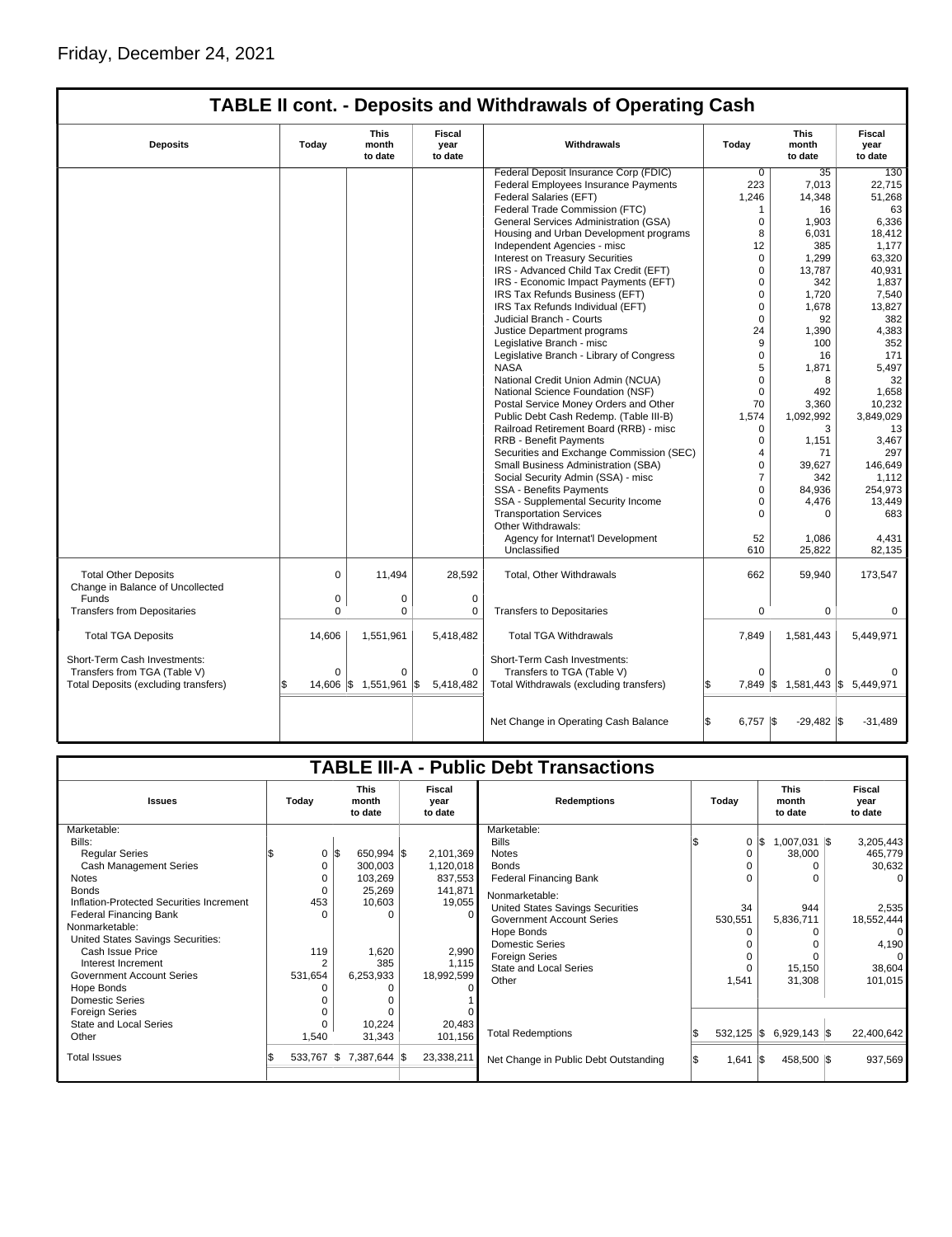| <b>TABLE III-B - Adjustment of Public Debt</b><br><b>Transactions to Cash Basis</b>                                                                                                                                                                                                                                                                          |          |                                                        |            |                                                                 |                                                                        |  |  |  |  |  |
|--------------------------------------------------------------------------------------------------------------------------------------------------------------------------------------------------------------------------------------------------------------------------------------------------------------------------------------------------------------|----------|--------------------------------------------------------|------------|-----------------------------------------------------------------|------------------------------------------------------------------------|--|--|--|--|--|
| <b>Transactions</b>                                                                                                                                                                                                                                                                                                                                          | Today    |                                                        |            | <b>This</b><br>month<br>to date                                 | Fiscal<br>year<br>to date                                              |  |  |  |  |  |
| Public Debt Cash Issues:<br>Public Debt Issues (Table III-A)<br>Premium on New Issues<br>Discount on New Issues:<br>Bills (-)<br>Bonds and Notes (-)<br>Federal Financing Bank (-)<br>Government Account Transactions (-)<br>Hope Bonds (-)<br>Interest Increment on United States<br>Savings Securities (-)<br>Inflation-Protected Securities Increment     | l\$      | 533,767<br>0<br>0<br>0<br>U<br>531,654<br>2<br>453     | I\$        | 7,387,644<br>320<br>657<br>O<br>6,253,933<br>ŋ<br>385<br>10,603 | \$23,338,211<br>3,752<br>740<br>6,299<br>18,992,599<br>1,115<br>18,635 |  |  |  |  |  |
| <b>Total Public Debt Cash Issues</b><br>Deposited in TGA<br><b>Public Debt Cash Redemptions:</b><br>Public Debt Redemptions (Table III-A)<br>Premium on Debt Buyback Operation<br>Discount on Debt Buyback Operation (-)<br>Federal Financing Bank (-)<br>Government Account Transactions (-)<br>Hope Bonds (-)<br><b>Total Public Debt Cash Redemptions</b> | \$<br>\$ | 1,658<br>532,125<br>$\Omega$<br>0<br>0<br>530,551<br>O | l\$<br>I\$ | $1,121,745$ \$<br>6,929,143<br>O<br>0<br>0<br>5,836,152<br>0    | 4,322,575<br>\$22,400,642<br>n<br>18,551,612                           |  |  |  |  |  |
| Withdrawn from TGA                                                                                                                                                                                                                                                                                                                                           | \$       | $1,574$ $\sqrt{5}$                                     |            |                                                                 | 1,092,992 \$ 3,849,029                                                 |  |  |  |  |  |

| <b>TABLE III-C - Debt Subject to Limit</b>                                        |                           |                           |                           |                           |  |  |  |  |  |  |  |
|-----------------------------------------------------------------------------------|---------------------------|---------------------------|---------------------------|---------------------------|--|--|--|--|--|--|--|
|                                                                                   | Closina                   | Opening balance           |                           |                           |  |  |  |  |  |  |  |
| <b>Balance Transactions</b>                                                       | balance<br>today          | Today                     | <b>This</b><br>month      | Fiscal<br>year            |  |  |  |  |  |  |  |
| Debt Held by the Public<br>Intragovernmental Holdings<br><b>Total Public Debt</b> | \$22,938,682<br>6,427,805 | \$22,938,284<br>6,426,562 | \$22,645,912<br>6,262,075 | \$22,282,900<br>6,146,018 |  |  |  |  |  |  |  |
| Outstanding<br>Less: Debt Not<br>Subject to Limit:                                | 29,366,487                | 29,364,846                | 28,907,987                | 28,428,919                |  |  |  |  |  |  |  |
| Other Debt                                                                        | 478                       | 478                       | 478                       | 478                       |  |  |  |  |  |  |  |
| <b>Unamortized Discount</b>                                                       | 20.034                    | 20,047                    | 20,018                    | 20,950                    |  |  |  |  |  |  |  |
| <b>Federal Financing Bank</b>                                                     | 6,053                     | 6,053                     | 6,053                     | 6,053                     |  |  |  |  |  |  |  |
| Hope Bonds                                                                        | O                         | O                         | n                         | O                         |  |  |  |  |  |  |  |
| Plus: Other Debt Subject to Limit<br>Guaranteed Debt of                           |                           |                           |                           |                           |  |  |  |  |  |  |  |
| Government Agencies                                                               | $\Omega$                  | 0                         | $\Omega$                  | 0                         |  |  |  |  |  |  |  |
| <b>Total Public Debt</b><br>Subject to Limit                                      | \$29,339,922              | \$29,338,268              | \$28,881,438              | \$28,401,438              |  |  |  |  |  |  |  |
|                                                                                   |                           |                           |                           |                           |  |  |  |  |  |  |  |
| <b>Statutory Debt Limit</b>                                                       | \$31,381,463              | \$31,381,463              | \$28,881,463              | \$28,401,463              |  |  |  |  |  |  |  |
|                                                                                   |                           |                           |                           |                           |  |  |  |  |  |  |  |

| <b>TABLE IV - Federal Tax Deposits</b>                                                                                                                                                                                                        |       |                                            |     |                                                         |     |                                                                 |
|-----------------------------------------------------------------------------------------------------------------------------------------------------------------------------------------------------------------------------------------------|-------|--------------------------------------------|-----|---------------------------------------------------------|-----|-----------------------------------------------------------------|
| <b>Classification</b>                                                                                                                                                                                                                         | Today |                                            |     | <b>This</b><br>month<br>to date                         |     | Fiscal<br>year<br>to date                                       |
| Withheld Income and Employment Taxes<br>Individual Income Taxes<br><b>Railroad Retirement Taxes</b><br><b>Excise Taxes</b><br><b>Corporation Income Taxes</b><br><b>Federal Unemployment Taxes</b><br>Estate and Gift Taxes & Misc IRS Rcpts. | l\$   | 10,627<br>456<br>35<br>65<br>109<br>2<br>8 | l\$ | 269,222<br>8.816<br>443<br>3,939<br>83,700<br>36<br>272 | l\$ | 733,212<br>31,214<br>1,309<br>16,608<br>107,049<br>780<br>1,445 |
| Total                                                                                                                                                                                                                                         | \$    | 11,301                                     | 1\$ | 366,428                                                 | 1\$ | 891,617                                                         |
| Cash Federal Tax Deposits:<br><b>Direct</b><br><b>Through Depositaries</b>                                                                                                                                                                    | \$    | 27<br>11,229                               | l\$ | 2,479<br>356,089                                        | l\$ | 7,713<br>855,803                                                |
| <b>Total Cash FTD's</b>                                                                                                                                                                                                                       | \$    | 11,256                                     | l\$ | 358,568                                                 | l\$ | 863,516                                                         |
| <b>Inter-agency Transfers</b><br>Total                                                                                                                                                                                                        | \$    | 45<br>11,301                               | l\$ | 7,860<br>366,428                                        | 1\$ | 28,101<br>891,617                                               |
|                                                                                                                                                                                                                                               |       |                                            |     |                                                         |     |                                                                 |

| <b>TABLE V - Short-Term Cash Investments</b> |   |   |     |   |          |     |       |  |  |  |  |
|----------------------------------------------|---|---|-----|---|----------|-----|-------|--|--|--|--|
|                                              |   |   |     |   |          |     |       |  |  |  |  |
| <b>Balance Transactions</b>                  | А |   |     | в | С        |     | Total |  |  |  |  |
| Opening Balance Today<br>Deposits:           |   | 0 | I\$ | 0 | 1\$<br>0 | l\$ |       |  |  |  |  |
| <b>Transfers to Depositaries</b>             |   | O |     | n | 0        |     |       |  |  |  |  |
| Special Direct Investment                    |   | Ω |     | Ω | 0        |     |       |  |  |  |  |
| Term Investment                              |   | O |     | Ω | 0        |     |       |  |  |  |  |
| Repo Investment                              |   | n |     | n | U        |     |       |  |  |  |  |
| Withdrawals:                                 |   |   |     |   |          |     |       |  |  |  |  |
| <b>Treasury Initiated</b>                    |   | O |     | O | 0        |     |       |  |  |  |  |
| Depositary Initiated                         |   | Ω |     | Ω | $\Omega$ |     |       |  |  |  |  |
| <b>Special Direct Investment</b>             |   | Ω |     | Ω | U        |     |       |  |  |  |  |
| <b>Term Investment</b>                       |   | Ω |     | Ω | 0        |     |       |  |  |  |  |
| Repo Investment                              |   | 0 |     | 0 | 0        |     |       |  |  |  |  |
| Closing Balance Today                        |   | 0 | I\$ | 0 | S<br>0   | 1\$ |       |  |  |  |  |

| <b>TABLE VI - Income Tax Refunds Issued</b> |     |       |    |                                 |  |                           |  |  |  |  |
|---------------------------------------------|-----|-------|----|---------------------------------|--|---------------------------|--|--|--|--|
| Classification                              |     | Today |    | <b>This</b><br>month<br>to date |  | Fiscal<br>year<br>to date |  |  |  |  |
| IRS - Advanced Child Tax Credit (Checks)    | l\$ | 0     | 13 | $2.208$ $\sqrt{3}$              |  | 6,265                     |  |  |  |  |
| IRS - Advanced Child Tax Credit (EFT)       |     | 0     |    | 13.787                          |  | 40.931                    |  |  |  |  |
| IRS - Economic Impact Payments (Checks)     |     | 0     |    | 267                             |  | 2.079                     |  |  |  |  |
| IRS - Economic Impact Payments (EFT)        |     | 0     |    | 342                             |  | 1.837                     |  |  |  |  |
| IRS Tax Refunds Business (Checks)           |     | 0     |    | 4.198                           |  | 23.088                    |  |  |  |  |
| IRS Tax Refunds Business (EFT)              |     | 0     |    | 1.720                           |  | 7.540                     |  |  |  |  |
| IRS Tax Refunds Individual (Checks)         |     | 0     |    | 2.129                           |  | 11,876                    |  |  |  |  |
| IRS Tax Refunds Individual (EFT)            |     | 0     |    | 1.678                           |  | 13.827                    |  |  |  |  |
|                                             |     |       |    |                                 |  |                           |  |  |  |  |

### **Daily Treasury Statement Footnotes:**

#### **General Footnotes and Statements:**

This statement summarizes the United States Treasury's cash and debt operations for the Federal Government. Treasury's operating cash is maintained in an account at the Federal Reserve Bank of New York and in short-term cash investments. Treasury minimized and then suspended its short-term cash investment program beginning in November 2008, but anticipates investing again when market conditions warrant. Major information sources include: Federal Reserve Banks, Treasury Regional Financial Centers, Internal Revenue Service Centers, various electronic systems, and information on the Public Debt. Information is presented on a modified cash basis. Deposits are reflected as received and withdrawals are reflected as processed.SOURCE: Bureau of the Fiscal Service, Department of the Treasury. Note: The Daily Treasury Statement (DTS) is available by 4:00 p.m. the following business day on the Fiscal Service website https://fiscal.treasury.gov/reports-statements/dts/. For more information, call the Cash Reporting Branch at 202-874-9789.

#### **TABLE III-A – Public Debt Transactions**

Stated at face value except for savings and retirement plan securities which are stated at current redemption value.